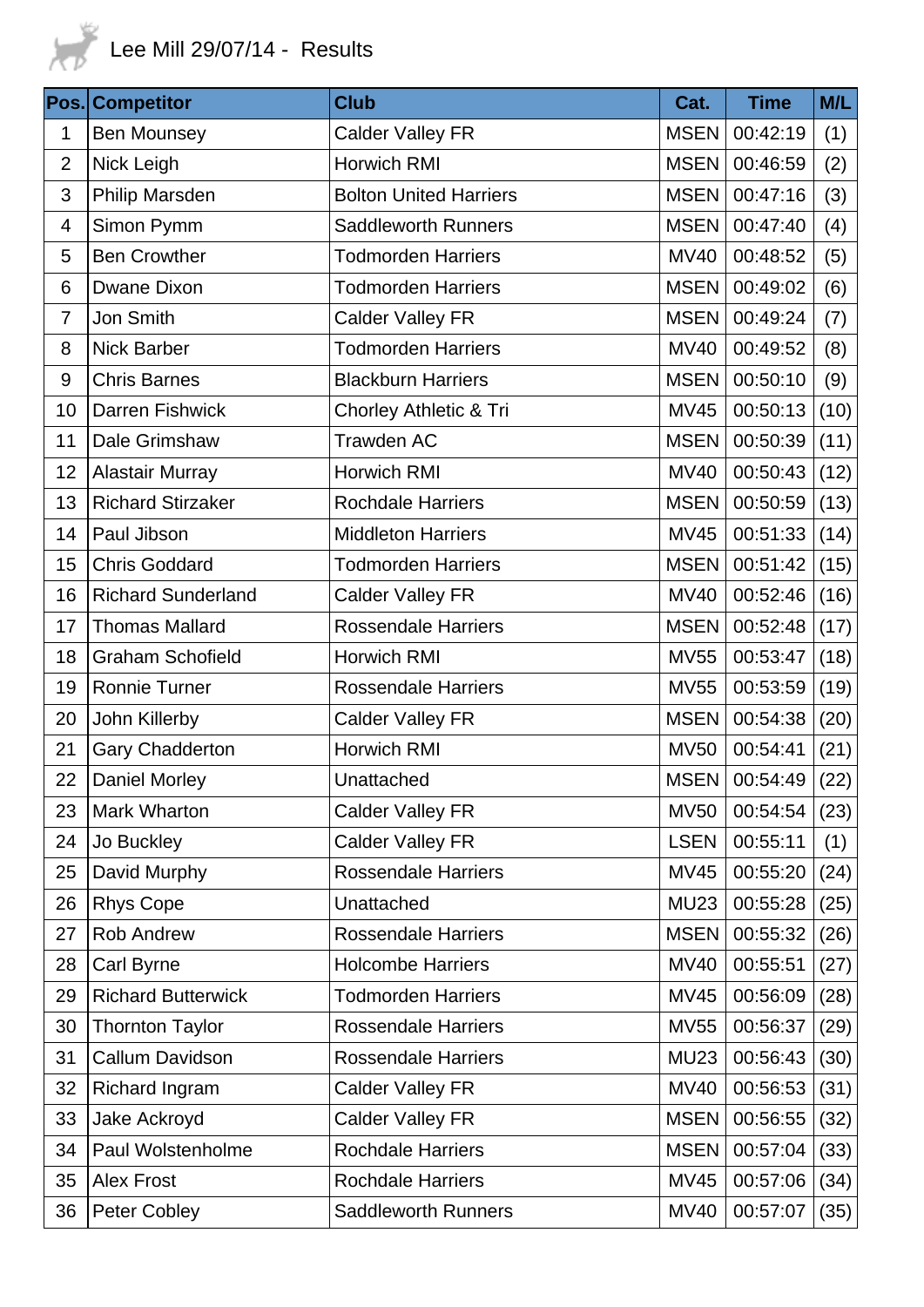| Pos. | <b>Competitor</b>        | <b>Club</b>                       | Cat.        | <b>Time</b> | M/L  |
|------|--------------------------|-----------------------------------|-------------|-------------|------|
| 37   | <b>Stuart Hutchison</b>  | <b>Saddleworth Runners</b>        | <b>MSEN</b> | 00:57:10    | (36) |
| 38   | <b>Steve White</b>       | <b>FRA</b>                        | <b>MV45</b> | 00:57:41    | (37) |
| 39   | <b>Andrew Corbishley</b> | <b>Rossendale Harriers</b>        | <b>MV60</b> | 00:57:52    | (38) |
| 40   | <b>Tony Ratcliffe</b>    | <b>Saddleworth Runners</b>        | <b>MV60</b> | 00:58:09    | (39) |
| 41   | <b>Elliot Skorupa</b>    | Unattached                        | <b>MSEN</b> | 00:58:35    | (40) |
| 42   | Simone Capponi           | <b>Penny Lane Striders</b>        | <b>MSEN</b> | 00:58:39    | (41) |
| 43   | Shaun Thompson           | <b>Saddleworth Runners</b>        | <b>MV40</b> | 00:58:42    | (42) |
| 44   | Andrew Clough            | <b>Chorley Athletic &amp; Tri</b> | <b>MV50</b> | 00:58:46    | (43) |
| 45   | <b>Lindsey Oldfield</b>  | <b>Calder Valley FR</b>           | <b>LSEN</b> | 00:59:02    | (2)  |
| 46   | <b>Stephen Leak</b>      | <b>Rochdale Harriers</b>          | <b>MV50</b> | 00:59:04    | (44) |
| 47   | <b>William Lowe</b>      | <b>Rossendale Harriers</b>        | <b>MV55</b> | 00:59:06    | (45) |
| 48   | Shaun Munro              | <b>Rossendale Harriers</b>        | <b>MSEN</b> | 00:59:20    | (46) |
| 49   | <b>Mark Walker</b>       | <b>Rochdale Harriers</b>          | <b>MV45</b> | 00:59:24    | (47) |
| 50   | Paul Taylor              | <b>Saddleworth Runners</b>        | <b>MV45</b> | 00:59:39    | (48) |
| 51   | James Riley              | <b>Todmorden Harriers</b>         | <b>MV40</b> | 00:59:53    | (49) |
| 52   | <b>Andrew Heys</b>       | <b>Blackburn Harriers</b>         | <b>MSEN</b> | 01:01:04    | (50) |
| 53   | Doug Fleming             | Horwich RMI                       | <b>MV55</b> | 01:01:13    | (51) |
| 54   | Mike Dean                | <b>Calder Valley FR</b>           | <b>MV50</b> | 01:01:34    | (52) |
| 55   | Amy Freeman              | Darwen Dashers                    | <b>LSEN</b> | 01:01:38    | (3)  |
| 56   | Darren Rushton           | Clayton le Moors                  | <b>MV45</b> | 01:01:53    | (53) |
| 57   | Jonathan Allen           | <b>Saddleworth Runners</b>        | <b>MV40</b> | 01:01:58    | (54) |
| 58   | <b>Graham Barnes</b>     | Unattached                        | MV60        | 01:02:03    | (55) |
| 59   | Calvin Ferguson          | <b>Darwen Dashers</b>             | <b>MSEN</b> | 01:02:14    | (56) |
| 60   | <b>Andy Hewitt</b>       | <b>Rossendale Harriers</b>        | <b>MV50</b> | 01:02:33    | (57) |
| 61   | Ian Smith                | <b>Bolton United Harriers</b>     | <b>MV60</b> | 01:02:58    | (58) |
| 62   | <b>Barry Greaves</b>     | <b>Royton RR</b>                  | <b>MV55</b> | 01:03:01    | (59) |
| 63   | <b>Geraint Davies</b>    | Unattached                        | <b>MSEN</b> | 01:03:05    | (60) |
| 64   | <b>Rachael Crossland</b> | <b>Calder Valley FR</b>           | <b>LU23</b> | 01:03:15    | (4)  |
| 65   | <b>Neil Hindle</b>       | <b>FRA</b>                        | <b>MV60</b> | 01:03:49    | (61) |
| 66   | Kay Welsby               | <b>Rochdale Harriers</b>          | <b>LSEN</b> | 01:03:53    | (5)  |
| 67   | Paul Jackson             | <b>Chorley Athletic &amp; Tri</b> | <b>MV45</b> | 01:03:55    | (62) |
| 68   | Rowen Ratcliffe          | <b>Saddleworth Runners</b>        | <b>LSEN</b> | 01:03:57    | (6)  |
| 69   | Nathan Kennaugh          | <b>Calder Valley FR</b>           | <b>MSEN</b> | 01:03:59    | (63) |
| 70   | <b>Sandrine Fraisse</b>  | <b>Saddleworth Runners</b>        | <b>LV40</b> | 01:04:08    | (7)  |
| 71   | Paul Wildgoose           | <b>Rossendale Harriers</b>        | <b>MV40</b> | 01:04:10    | (64) |
| 72   | Neil Taylor              | <b>Skelmersdale Harriers</b>      | <b>MV45</b> | 01:04:12    | (65) |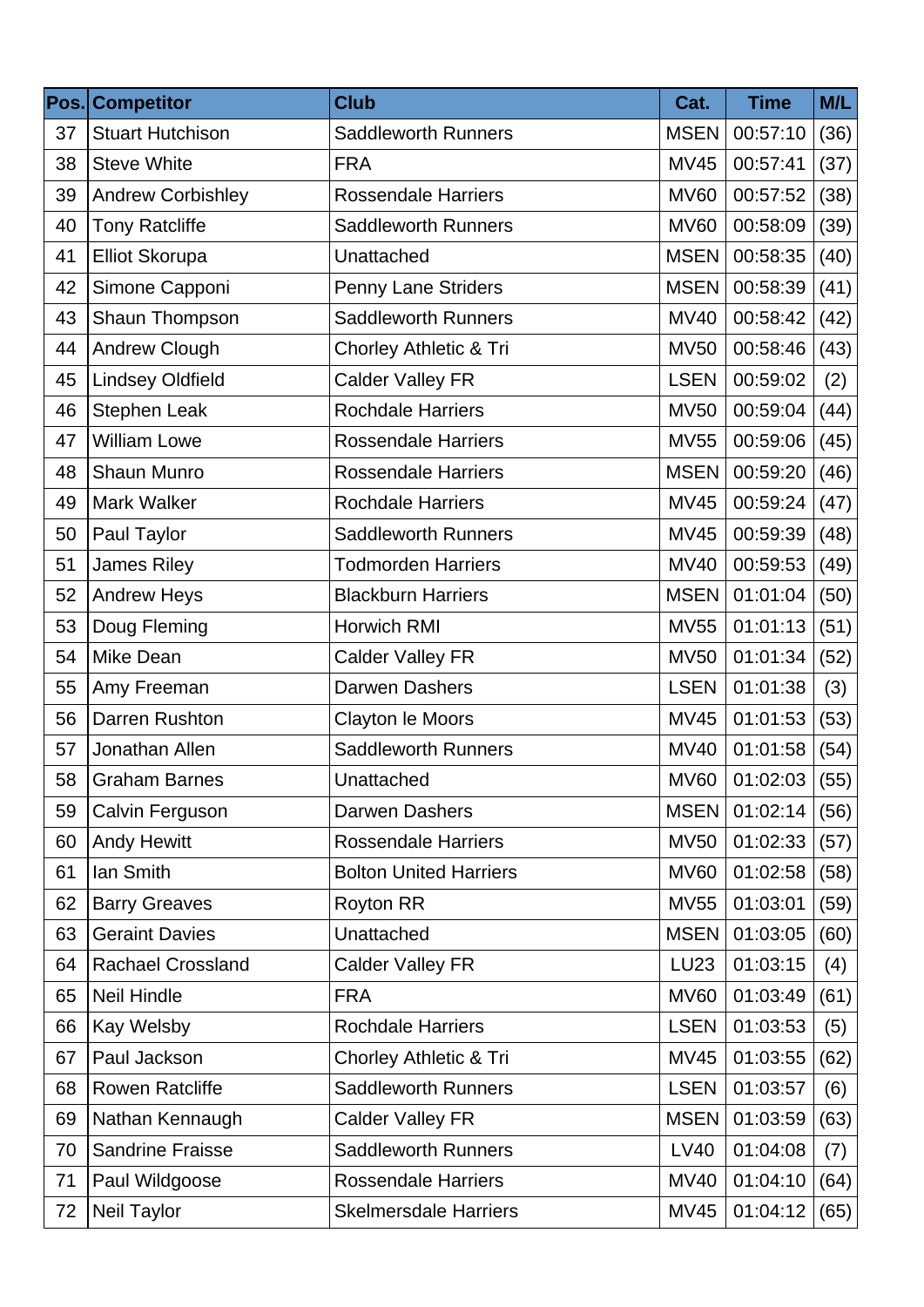| Pos. | <b>Competitor</b>         | <b>Club</b>                | Cat.        | <b>Time</b> | M/L  |
|------|---------------------------|----------------------------|-------------|-------------|------|
| 73   | <b>Simon Fisher</b>       | <b>Calder Valley FR</b>    | <b>MV40</b> | 01:04:33    | (66) |
| 74   | Ian Marshall              | <b>Saddleworth Runners</b> | <b>MV45</b> | 01:04:48    | (67) |
| 75   | Paul Riley                | <b>Penny Lane Striders</b> | <b>MV45</b> | 01:04:51    | (68) |
| 76   | <b>Rick Moore</b>         | Clayton le Moors           | <b>MV50</b> | 01:05:40    | (69) |
| 77   | <b>Jeff Hignett</b>       | <b>Rossendale Harriers</b> | <b>MV65</b> | 01:05:45    | (70) |
| 78   | Peter Bolton              | <b>Red Rose RR</b>         | <b>MV55</b> | 01:05:53    | (71) |
| 79   | <b>Gavin Roper</b>        | <b>Calder Valley FR</b>    | <b>MSEN</b> | 01:06:13    | (72) |
| 80   | <b>David Leslie</b>       | <b>Todmorden Harriers</b>  | <b>MV60</b> | 01:06:19    | (73) |
| 81   | Kevin McGilvray           | <b>Rochdale Harriers</b>   | <b>MV60</b> | 01:06:21    | (74) |
| 82   | <b>Tony Steward</b>       | <b>Calder Valley FR</b>    | <b>MV60</b> | 01:06:28    | (75) |
| 83   | <b>Peter Nuttall</b>      | <b>Rossendale Harriers</b> | <b>MV55</b> | 01:06:34    | (76) |
| 84   | Paul Collinge             | <b>Middleton Harriers</b>  | <b>MV60</b> | 01:06:54    | (77) |
| 85   | <b>Catherine Wilson</b>   | <b>Rossendale Harriers</b> | <b>LSEN</b> | 01:07:06    | (8)  |
| 86   | Martyn Hodgson            | <b>Saddleworth Runners</b> | <b>MV50</b> | 01:07:38    | (78) |
| 87   | <b>Dennis Lucas</b>       | <b>Rochdale Harriers</b>   | <b>MV70</b> | 01:08:11    | (79) |
| 88   | Paul Taylor               | <b>Middleton Harriers</b>  | <b>MV50</b> | 01:08:19    | (80) |
| 89   | <b>Tracy Ireland</b>      | <b>Rossendale Harriers</b> | <b>LV45</b> | 01:08:26    | (9)  |
| 90   | Michael Ireland           | <b>Rossendale Harriers</b> | <b>MV50</b> | 01:08:46    | (81) |
| 91   | <b>Catherine Elvin</b>    | <b>Todmorden Harriers</b>  | <b>LSEN</b> | 01:08:54    | (10) |
| 92   | John McDonald             | <b>Trawden AC</b>          | <b>MV50</b> | 01:08:56    | (82) |
| 93   | <b>Richard Blakeley</b>   | <b>Todmorden Harriers</b>  | <b>MV70</b> | 01:09:14    | (83) |
| 94   | <b>Michael Howard</b>     | <b>Todmorden Harriers</b>  | MV55        | 01:09:20    | (84) |
| 95   | John Heathcote            | <b>Saddleworth Runners</b> | <b>MV60</b> | 01:09:57    | (85) |
| 96   | <b>Paul Swyers</b>        | Radcliffe AC               | <b>MV45</b> | 01:10:04    | (86) |
| 97   | <b>Stewart Furness</b>    | <b>Blackburn Harriers</b>  | <b>MV65</b> | 01:10:11    | (87) |
| 98   | <b>Charlie Barlow</b>     | <b>Saddleworth Runners</b> | <b>MV55</b> | 01:10:13    | (88) |
| 99   | Leanne Walsh              | Darwen Dashers             | <b>LSEN</b> | 01:10:14    | (11) |
| 100  | <b>David Barnes</b>       | Horwich RMI                | <b>MV55</b> | 01:10:35    | (89) |
| 101  | Janet Howarth             | <b>Rossendale Harriers</b> | <b>LV50</b> | 01:10:57    | (12) |
| 102  | Dawn Denton               | <b>Wharfedale Harriers</b> | <b>LV40</b> | 01:11:00    | (13) |
| 103  | <b>Graig Sutherland</b>   | <b>Middleton Harriers</b>  | <b>MV55</b> | 01:11:21    | (90) |
| 104  | <b>Gary Walker</b>        | <b>FRA</b>                 | <b>MV55</b> | 01:11:28    | (91) |
| 105  | <b>Michael Winstanley</b> | <b>Rochdale Harriers</b>   | <b>MV65</b> | 01:11:31    | (92) |
| 106  | Jill Butterworth          | <b>Rochdale Harriers</b>   | <b>LV40</b> | 01:11:33    | (14) |
| 107  | Gareth Bradshaw           | <b>FRA</b>                 | <b>MV40</b> | 01:11:54    | (93) |
| 108  | Dan Biggs                 | <b>Calder Valley FR</b>    | <b>MSEN</b> | 01:12:42    | (94) |